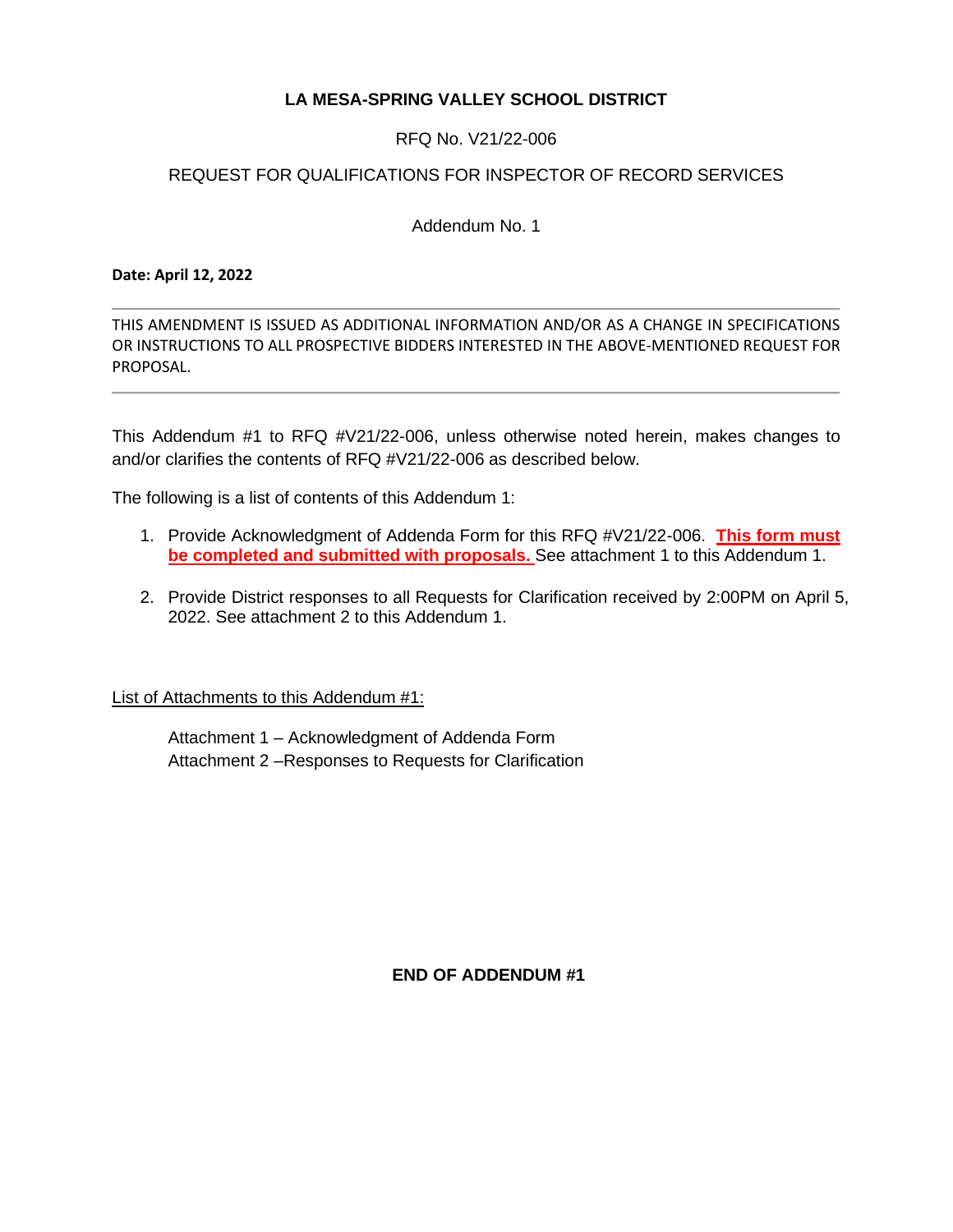## **ACKNOWLEDGMENT OF ADDENDA**

The Applicant acknowledges the receipt and review of all Addenda issued, if any, for this Procurement by indicating below the Addendum No. and Date thereof, as well as signing this form and returning it with your Statement of Qualification:

#### **PROJECT NAME: Request for Qualifications for Inspector of Record Services**

#### **PROCUREMENT NUMBER: V21/22-006**

| Addendum No. | <b>Date Received</b> |
|--------------|----------------------|
|              |                      |
|              |                      |
|              |                      |
|              |                      |
|              |                      |
|              |                      |
|              |                      |
|              |                      |
|              |                      |
|              |                      |
|              |                      |

Applicant: \_\_\_\_\_\_\_\_\_\_\_\_\_\_\_\_\_\_\_\_\_\_\_\_\_\_\_\_\_\_\_\_\_\_\_\_\_\_\_\_\_

By: \_\_\_\_\_\_\_\_\_\_\_\_\_\_\_\_\_\_\_\_\_\_\_\_\_\_\_\_\_\_\_\_\_\_\_\_\_\_\_\_\_\_\_\_\_\_\_

Its: \_\_\_\_\_\_\_\_\_\_\_\_\_\_\_\_\_\_\_\_\_\_\_\_\_\_\_\_\_\_\_\_\_\_\_\_\_\_\_\_\_\_\_\_\_\_\_